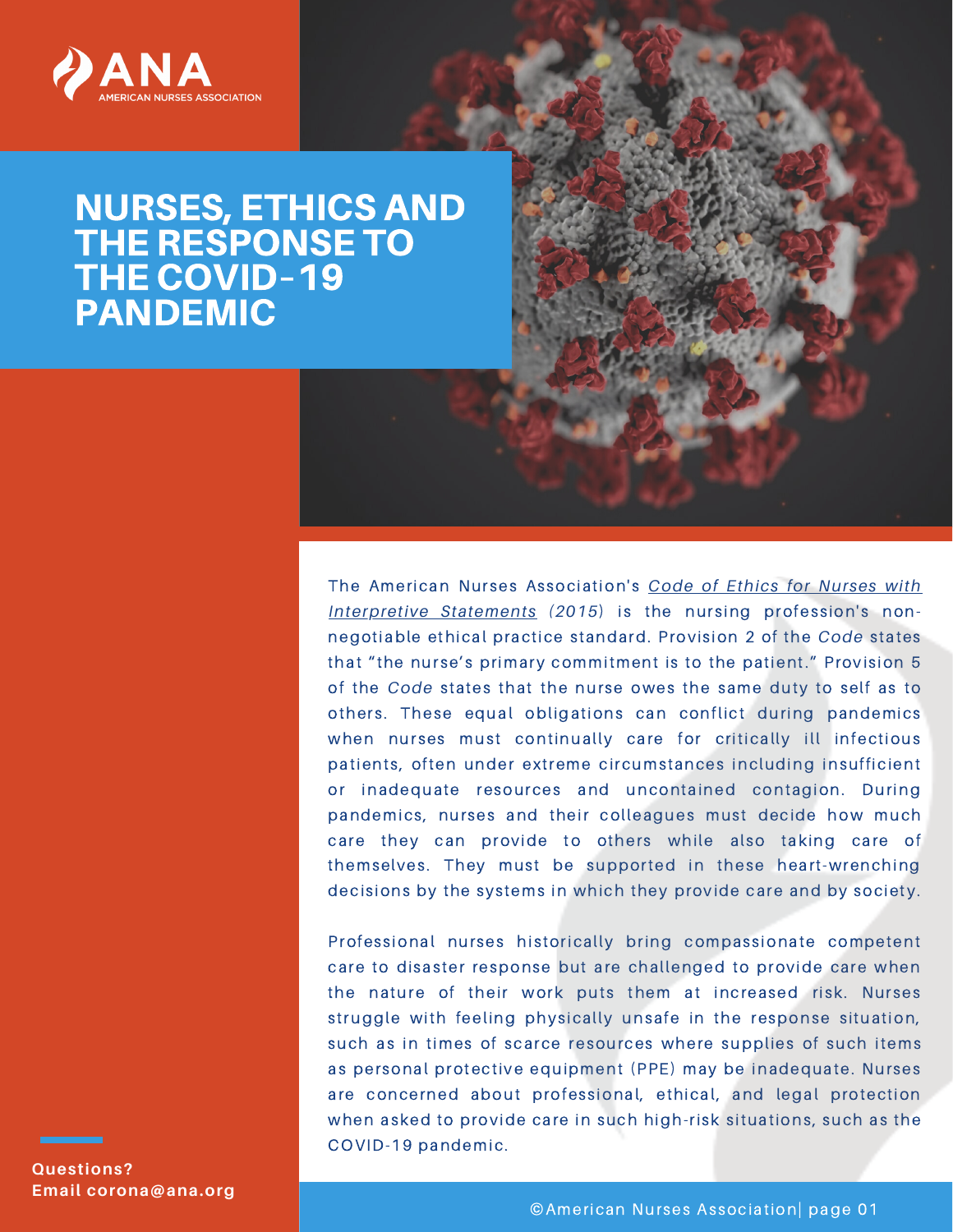## **GIVEN THE PRACTICE ENVIRONMENT OF THE COVID-19 PANDEMIC, NURSES SHOULD CONSIDER THESE POINTS:**

- the *Code of Ethics for Nurses with [Interpretive](https://www.nursingworld.org/coe-view-only) Statements (2015)* provides guidance for nurses in situations of crisis, such as responding to pandemics
- during pandemics nurses must decide how much high-quality care they can provide to others while also taking care of themselves and their loved ones
- there may be times when a registered nurse must make a choice based on moral grounds in order to maintain professional integrity. Hospitals, institutions, managers, administrators, and health care providers need to understand employer and employee expectations during times of pandemic
- nurses may struggle with the call to volunteer and respond in a pandemic. Nurses may choose not to respond if:
	- they are in a vulnerable group,
	- the nurse feels physically unsafe in the response situation due to a lack of personal protective equipment or inadequate testing,
	- there is inadequate support for meeting the nurse's personal and family needs, or
	- **the nurse is concerned about professional, ethical, and legal protection for providing** nursing care in the COVID-19 pandemic
- organizational support for the registered nurse is a non-negotiable necessity. Effective communication between registered nurses and organizational management regarding a nurse's ability to provide care to patients is essential and must be heard and valued at all organizational levels. Nurses must not be retaliated against for raising concerns.
- the registered nurse is responsible for being knowledgeable about state law under which they practice during a pandemic. Questions nurses should seek answers to include:
	- Does the law mandate that nurses must provide care in all situations, regardless of the danger nurses face providing that care?
	- How is the nurse's license protected during crisis standards of care during pandemics?
	- What protections exist against lawsuits for negligence or malpractice, especially in circumstances of scarce resources or where practicing outside of the normal specialty area?
- as front-line healthcare professionals, nurses are key stakeholders in developing and implementing policies regarding standards of care during the COVID-19 pandemic
- employers have the responsibility to create, maintain, and provide practice environments that help meet the medical needs of the community within a system that protects nurses and other employees or volunteers. This should include the provision of sufficient, appropriate personal protective equipment, immunizations, physical security, and operational protocols. Individual nurses are critical participants in this work.



©American Nurses Association| page 02